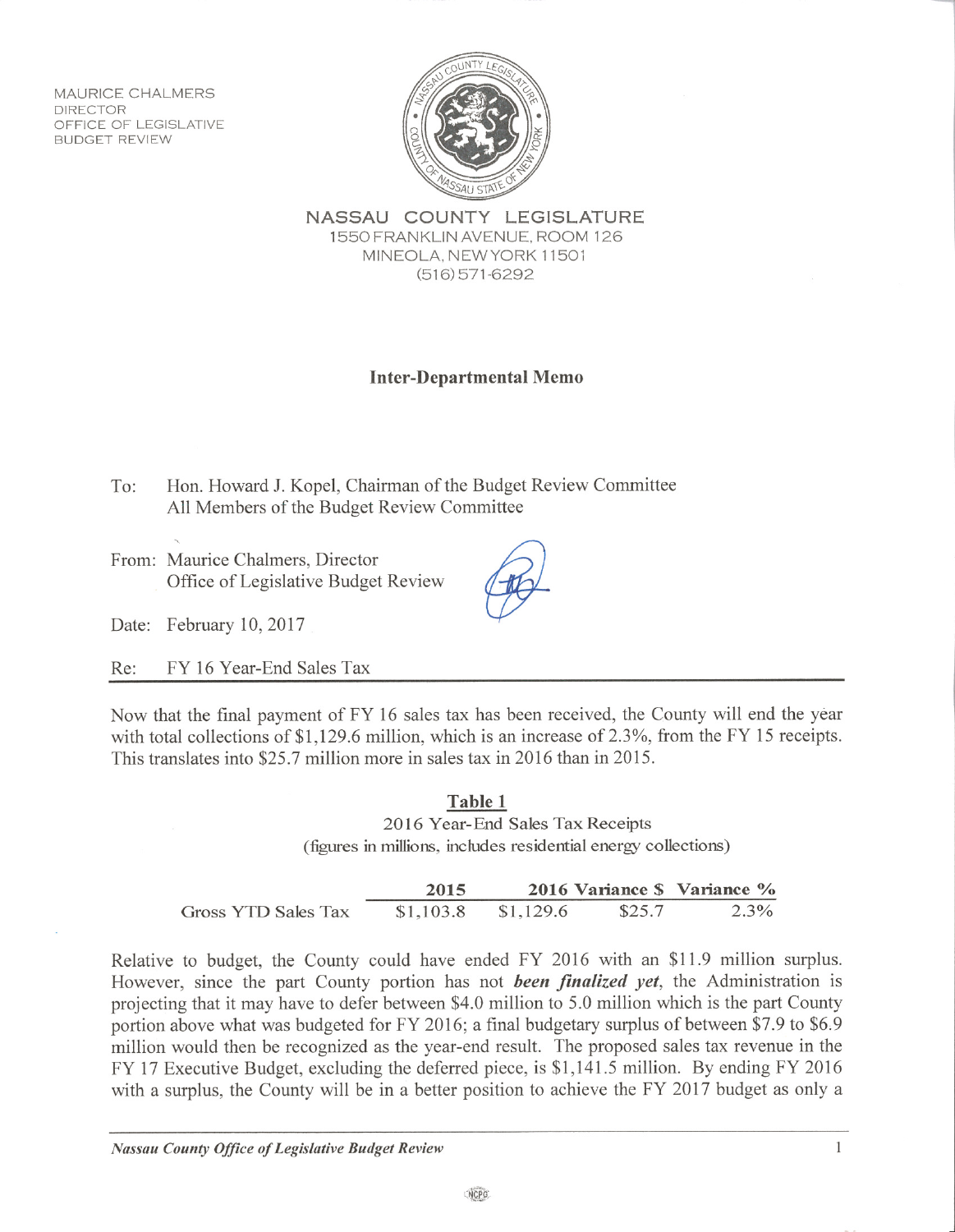1.1% growth would be required in 2017 from the 2016 year-end to reach budget. That rate of growth seems achievable according to current national economic forecasts, shown on Table 2.

|                                                            | <b>Table 2</b> |      |      |
|------------------------------------------------------------|----------------|------|------|
| Forecast Real US Gross Domestic Product, GDP, 2015 to 2018 |                |      |      |
| <b>Source</b>                                              | 2016           | 2017 | 2018 |
| <b>Mortgage Bankers Association</b>                        | 1.9%           | 2.1% | 1.9% |
| Fannie Mae                                                 | 1.9%           | 2.0% | 1.9% |
| Average                                                    | 1.9%           | 2.1% | 1.9% |

Assuming that a 2.0% economic growth is achieved in 2017, the County would realize approximately a \$10.6 million 2017 sales tax surplus. OLBR is cautiously optimistic that this can occur; however, first quarter 2017 sales tax checks will be more indicative of the likelihood of such a surplus.

In addition, to assess the probability of the County achieving the requisite growth to reach the 2017 sales tax budget, it is helpful to identify the primary economic drivers of 2016 sales tax growth and determine if current trends will continue in 2017. Table 3 depicts the annual growth of Nassau's primary economic engines.

|                                         |          |                     |               | <b>National and Regional Economic Indicator Annual Growth Rates</b> |
|-----------------------------------------|----------|---------------------|---------------|---------------------------------------------------------------------|
| <b>Indicator</b>                        | 15-Dec   | 16-Dec              | $\frac{6}{9}$ | <b>Source</b>                                                       |
| US Mrt Refinancings (Avg. estimate)     | 792.00   | 911.50              |               | 15.1% Mortgage Bankers Association & Fannie Mae                     |
| Nassau Closed Home Sales (annual)       |          | 12,011.00 12,948.00 | 7.8%          | Multiple Listing Service of Long Island                             |
| <b>Regional Consumer Prices</b>         | 259.94   | 265.42              | 2.1%          | <b>US Census Bureau</b>                                             |
| LI Non Farm Jobs                        | 1.324.80 | 1.342.10            | $1.3\%$       | New York State Department of Labor                                  |
| Nassau Employed Residents (annual avg.) | 665.81   | 673.29              | $1.1\%$       | New York State Department of Labor                                  |
| LI Consumer Confidence (4th Quarter)    | 89.30    | 89.50               | $0.2\%$       | Siena College Research Institute                                    |
| NYS All Private Worker Weekly Earnings  | 978.31   | 978.87              | $0.1\%$       | Multiple Listing Service of Long Island                             |

### **Table 3**

A robust housing market was the primary economic engine for Nassau County in 2016.

### **Mortgage Refinancings**

The strongest annual growth was seen in the mortgage refinancing market. Throughout the nation, mortgage refinancings are estimated to have grown 15.1% in 2016 compared to 2015. In order to refinance, two factors are deemed necessary, low interest rates and sufficient equity. Both of those factors were favorable to Nassau County residents in 2016. According to professional surveys, 30 year fixed mortgage interest rates fell in 2016 compared to 2015. These results are shown in Table 4 below.

|                                                                              | Table 4 |         |         |      |
|------------------------------------------------------------------------------|---------|---------|---------|------|
| U.S. 30 Year Fixed Mortgage Interest Rates, Actual and Forecast 2015 to 2018 |         |         |         |      |
| <b>30 Year Fixed Mortgage Rate</b>                                           | 2015    | 2016    | 2017    | 2018 |
| <b>Mortgage Bankers Association</b>                                          | 3.9%    | 3.7%    | 4.5%    | 4.9% |
| Fannie Mae                                                                   | 4.5%    | $3.6\%$ | 4.2%    | 4.3% |
| Average                                                                      | 4.2%    | 3.7%    | $4.4\%$ | 4.6% |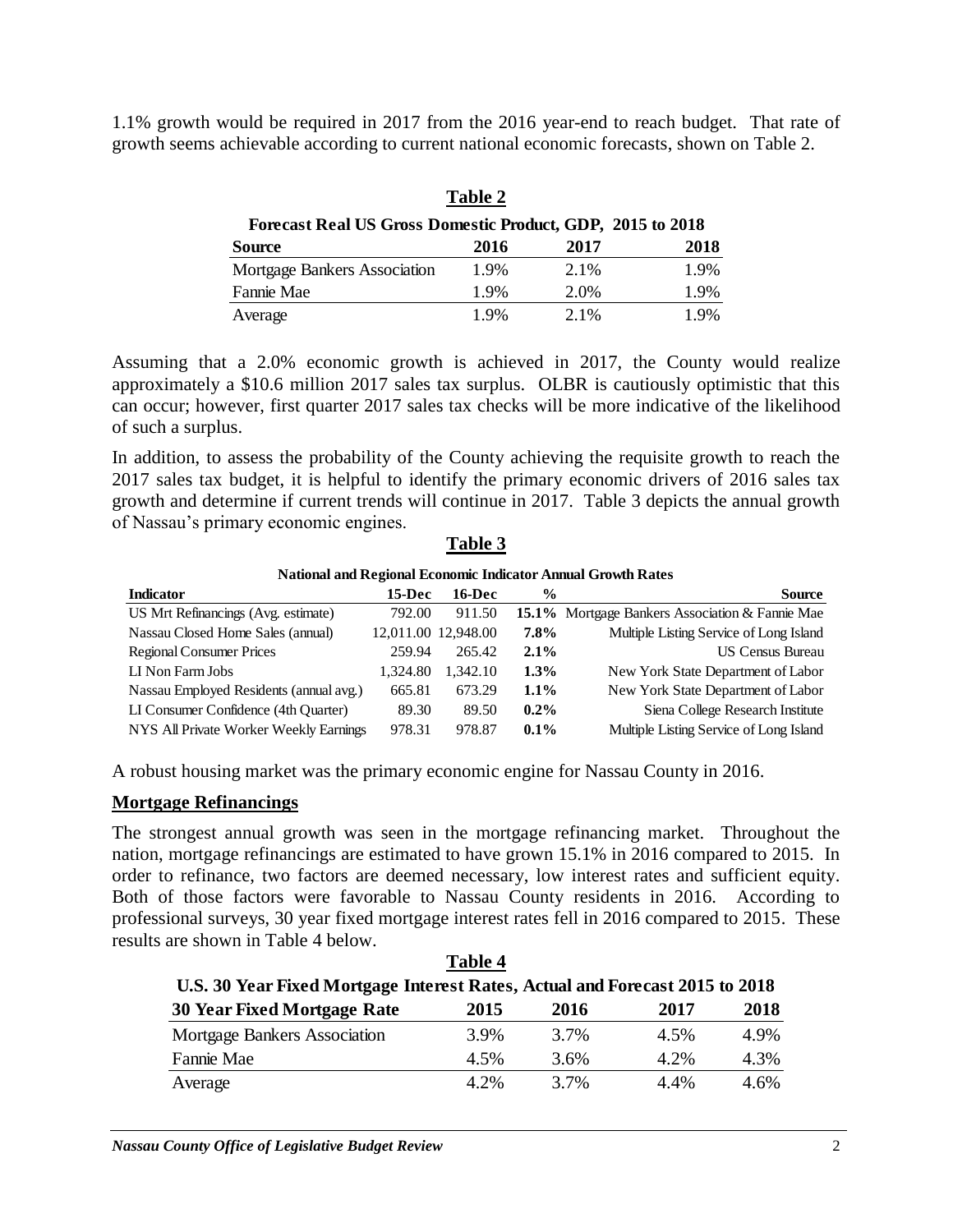Moreover, home prices have risen over the past six-years such that as of the fourth quarter 2016, only 5.5% of Nassau County homes are estimated to have negative equity. These estimates are shown in Table 5. **Table 5**

|                                                         | 1 apie 5      |
|---------------------------------------------------------|---------------|
| Percentage of Nassau County Houses with Negative Equity |               |
| Year                                                    | $\frac{6}{9}$ |
| 2011                                                    | 15.5%         |
| 2012                                                    | 15.7%         |
| 2013                                                    | 11.3%         |
| 2014                                                    | 8.4%          |
| 2015                                                    | 6.5%          |
| 2016                                                    | 5.5%          |
|                                                         |               |

Source: Zillow.com

This growth is especially significant for sales tax as cash-out refinancings provide home owners with a revenue stream to make purchases. However, looking forward, refinancings may not be as a significant source of growth in 2017 as mortgage interest rates are expected to rise approximately 0.7% points in 2017 compared to 2016.

## **Closed Home Sales**

An increase in housing market transactions has a positive impact on County sales tax collections as sellers make purchases to make their houses ready to market and to move their belongings. Likewise, purchasers spend money to move their belongings and complete sales to improve their new home. Table 6 shows that home sales increased 7.8% in 2016 compared to 2015.

| <b>Number of Closed Sales</b> |            |       |        |        |        |        |                |
|-------------------------------|------------|-------|--------|--------|--------|--------|----------------|
| County                        | Month      | 2012  | 2013   | 2014   | 2015   |        | 2016 16 vs. 15 |
| Nassau                        | Jan        | 631   | 659    | 797    | 801    | 882    | 10.1%          |
|                               | Feb        | 580   | 616    | 640    | 692    | 852    | 23.1%          |
|                               | Mar        | 645   | 666    | 620    | 747    | 967    | 29.5%          |
|                               | Apr        | 616   | 788    | 662    | 730    | 836    | 14.5%          |
|                               | May        | 830   | 886    | 799    | 850    | 901    | 6.0%           |
|                               | Jun        | 958   | 1,026  | 1,023  | 1,047  | 1,282  | 22.4%          |
|                               | Jul        | 954   | 1,219  | 1,143  | 1,301  | 1,258  | $-3.3%$        |
|                               | Aug        | 1,115 | 1,346  | 1,188  | 1,426  | 1,509  | 5.8%           |
|                               | Sep        | 870   | 1,034  | 1,111  | 1,228  | 1,247  | 1.5%           |
|                               | Oct        | 812   | 1,147  | 1,043  | 1,174  | 1,111  | $-5.4\%$       |
|                               | <b>Nov</b> | 637   | 947    | 840    | 918    | 1,032  | 12.4%          |
|                               | Dec        | 834   | 1,008  | 973    | 1,097  | 1,071  | $-2.4%$        |
| Nassau Total                  |            | 9,482 | 11,342 | 10,839 | 12,011 | 12,948 | 7.8%           |

**Table 6**

Source: Multiple Listing Service of Long Island

Looking forward, higher interest rates in 2017 may dampen home sale growth. Although this will have to be closely monitored, 2017 housing sale growth is still expected to be positive supported by positive number of jobs, employment and wage growth.